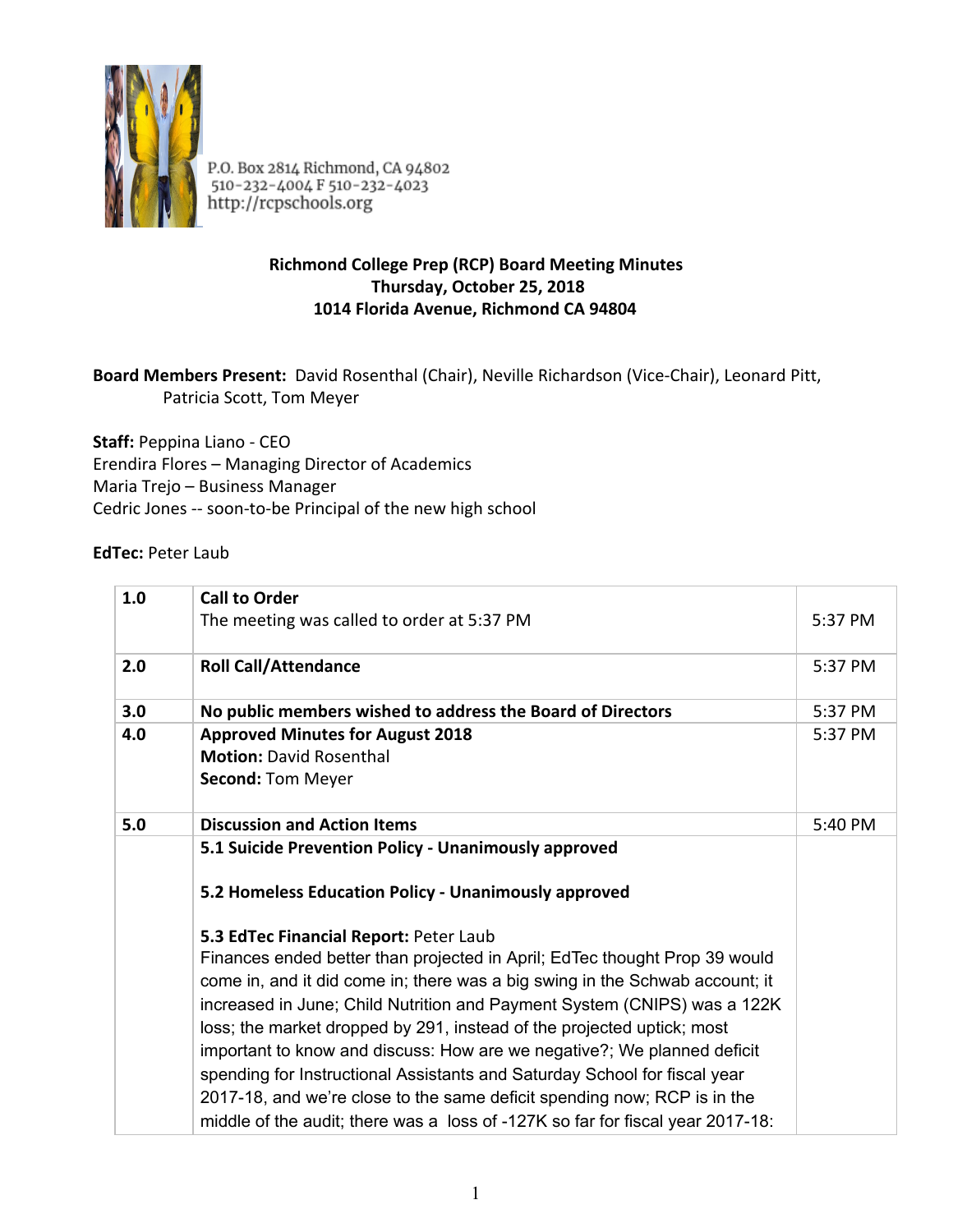|     | Average Daily Attendance (ADA) is down, title funding is down, CNIPS is            |         |
|-----|------------------------------------------------------------------------------------|---------|
|     | lower than last year and has suffered a loss; ADA state funding started at         |         |
|     | 65K; funds will increase due to positive adjustments, compensation and             |         |
|     | benefits, encroachment, and e-rate reimbursements; Beginning of the year           |         |
|     | (BOY) enrollment is always higher than actual enrollment, so state ADA             |         |
|     | funding was down 15K; it will change next month; we are now where we               |         |
|     | should be, at 96% ADA; janitorial costs have increased by 18K; our                 |         |
|     | instructional consultant cost is at a deficit of 62K; in May, we passed a budget   |         |
|     | of 342 of one-time funds, and it turned out to be 180; Solutions: the deficit will |         |
|     | be redistributed to other programs, we will reduce hours of the consultant,        |         |
|     | and increase ADA; 80K to 85K may correct itself if ADA corrects itself; this       |         |
|     | will leave us with a deficit of 50K at the end of the funding year                 |         |
|     | 5.4 Reviewed calendar of future board meetings; Planned December party             |         |
|     | will not take place                                                                |         |
| 6.0 | <b>Reports from Instructional Consultant</b>                                       | 5:45 PM |
|     | 6.1 Instructional Consultant report                                                |         |
|     | Erendira Flores gave academic updates; they have worked hard on the                |         |
|     | curriculum: implementation; teachers are doing long-term planning; met with        |         |
|     | some teachers, but not yet with others; staff Professional Development (PD):       |         |
|     | instructional model, expectations, coaching; English Language Arts (ELA)           |         |
|     | PD; Math PD; RCP's development of Instructional Assistants is special and          |         |
|     | unique: they received 3 PD series; Upper and Lower Elementary Directors            |         |
|     | are working to be consistent in coaching and mentoring the new and                 |         |
|     | returning teachers; Illuminate software that tracks student performance is         |         |
|     | being underused: for example, math data, tests and other reports, and              |         |
|     | interventions; In response to a question by Mr. Rosenthal, they discussed Ms.      |         |
|     | Flores's relationship with the Directors: co-observations, go into classrooms,     |         |
|     | apply best practices to what was seen; evaluating the coaching, debriefing to      |         |
|     | accomplish what is wanted; applying Ms. Flores's experience from a charter         |         |
|     | network, thinking outside of the box to figure out problems, coaching and          |         |
|     | supervising; Ms. flores will send Tom Meyer an email about increases in ELA        |         |
|     | and math scores; she also discussed: supervising and coaching; in a conflict       |         |
|     | with a parent, the Directors handle it, and Ms. Flores has sat in on a meeting     |         |
|     | as a supporter, but still need to workout some decision-making issues and          |         |
|     | need to work with Ms. Liano to reach out to parents to transition to a more        |         |
|     | permanent relationship with families; dicussed one in-house suspension and         |         |
|     | a related lunch issue: the father was receptive to how it was dealt with; fall     |         |
|     | reclassification of 35 students, which may grow; this compares to West             |         |
|     | Contra Costa Unified School District (WCCUSD) 12% of students                      |         |
|     | reclassified; relationship between the teacher and the Instructional Assistant     |         |
|     | (IA): teachers don't see themselves as the boss; not used to telling people        |         |
|     | what to do; Mr. Rosenthal felt that IAs must get more direction from the           |         |
|     | teacher; Ms. Flores said it is not the job of the teacher to supervise the IA, but |         |
|     | IAs are getting more coaching through PD; 60 kids are far below the average        |         |
|     | student (10% of our RCP population); it is our responsibility to get them          |         |
|     | proficient by directing resources to lower performing kids; reduce the             |         |
|     |                                                                                    |         |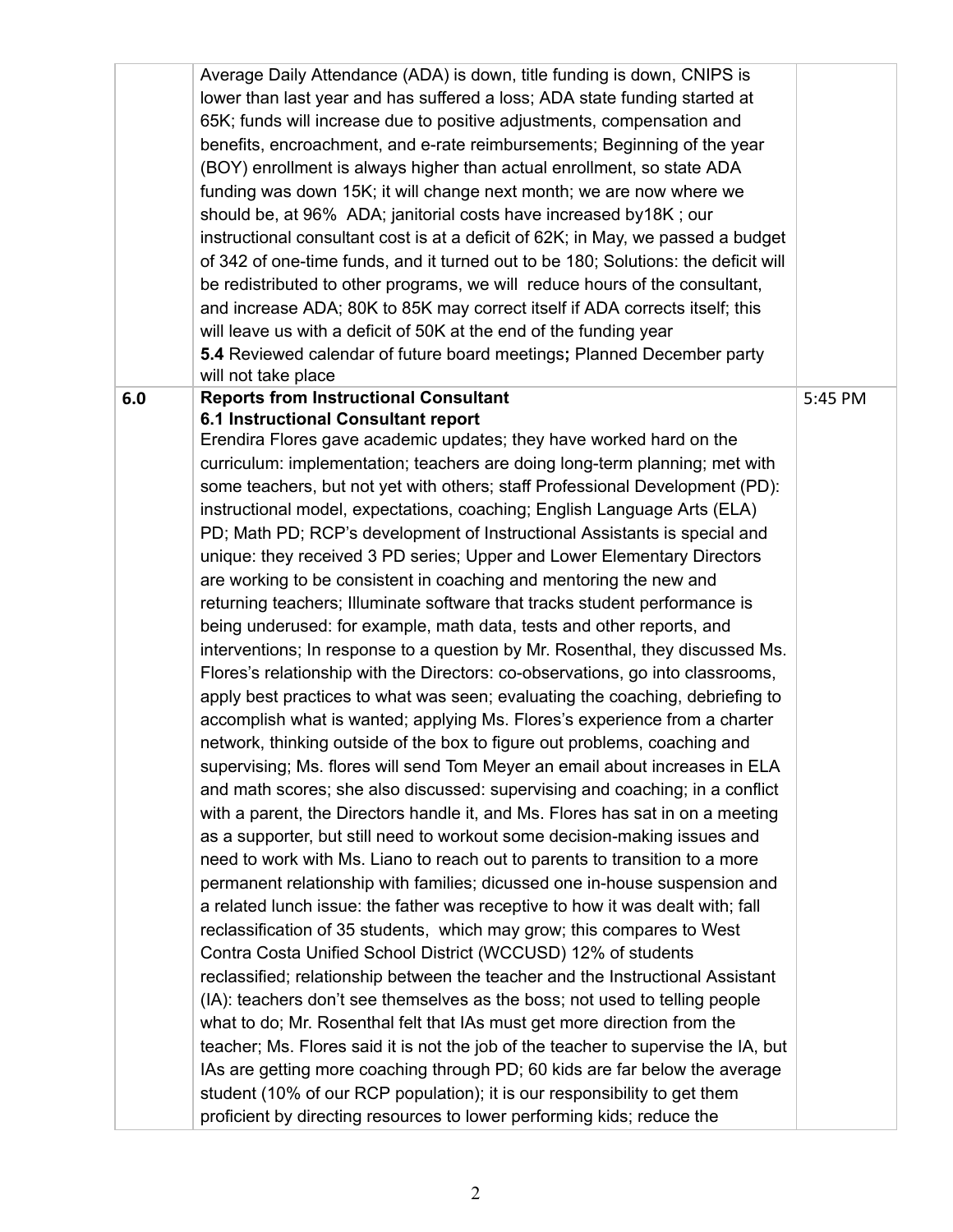percentage to 5%; regarding our overall grades, they will be better; the school made a choice to spend money on tutoring and other things; Leonard Pitt suggested looking at the situation at home; we can't get parents to read with their kids; it is beyond our reach; not able to implement; we need to change society; Ms. Flores said we have an increase of new students, some of whom come with Spanish only and not at a grade level in Spanish or let alone English; we need to find a specific intervention and be creative to solve the problem; think about of the ideal solution and look at the obstacles later; Ms, Flores said California Department of Education (CDE) puts barriers to intervention at home; money is linked to compliance

## **6.2 Soon‐to‐be High School Principal's report**

Cedric Jones reported that After-School All-Stars (ASAS) started working with RCP last year; planning has been underway for the last three years to start a new high school, that is called (for now) High School Plus; looks appropriate for the new economy; the landscape has changed dramatically; need to develop skill sets to work in the tech industry, build an entrepreneurial and designer mindset, so that graduates can work in bay area; we can enhance the rich culture of success at RCP and strengthen the culture with families; add to the curriculum to focus on workforce development and technical skill sets; degree programs don't teach skill sets to students to translate into a job; we want students to be college-ready and capable of collaborative learning and self-directed learning; some possibilities for students are: become a fullstat code developer; have the opportunity to intern in the 11th grade; use the Adobe design suite; develop self-awareness and social awareness; become skilled at relationship-building and networking; have a growth mindset; develop selfefficacy and problem solving ability; follow three design tracks; be sustainable; video game design; product design fabrication; bio tech; Summit Learning Platform; catch net for students; personalized learning plans; bell schedule; essential experiences; learning lab; mini-lessons; POP (personalized learning plan) using technology but with an instructor leveraging both; For video game design: first year: prerequisite training, second year: introductory video game design, third year: intermediate video game design, fourth year: advanced video game design and capstone; large emphasis on membership; measurement accredited; in-class metrics rubrics; teacher assessments; self-assessment for students: where am I based on the standard?; facilities were discussed and teacher and staffing model; accreditation; Why focus on video game design? to have students with skill sets that will allow students to get a job right away; connections to the tech world to facilitate internships. Adobe will be used throughout the HS; tracks where they have connections to offer robust internships; students get to choose one of the three tracks; How about students that are not oriented to technology? students will walk away with coding knowledge and drafting experience or go to Autodesk and work; model helps students go to college; want something students can use in HS; if they didn't start in HS, the student will obtain the skills to finish; there will be poets and writers; the students will have CORE subjects; RCP students will